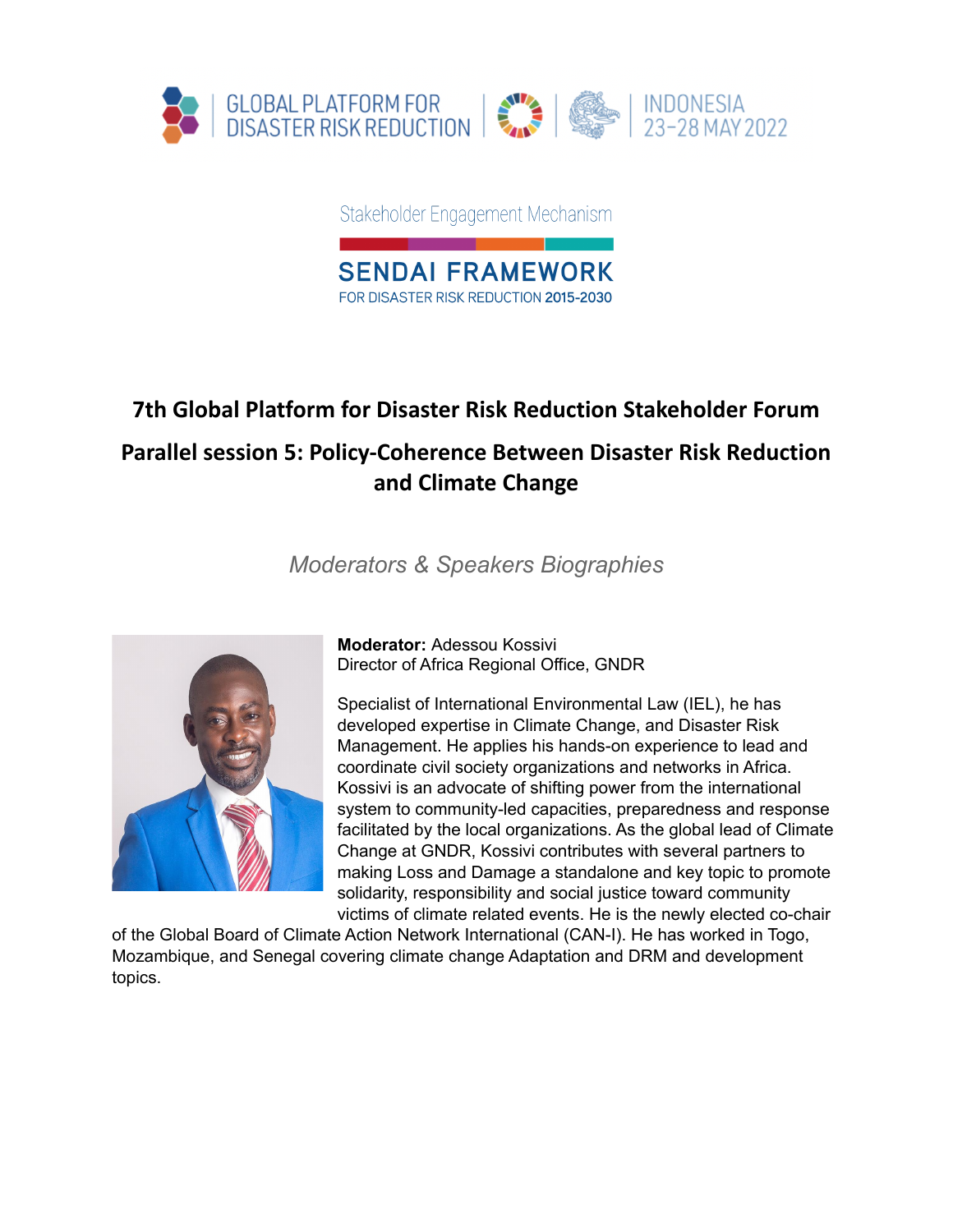



## **Speaker:** Animesh Kumar

Head, the United Nations Office for Disaster Risk Reduction Office in Bonn

Animesh Kumar is the Head of the UNDRR Office in Bonn that serves as the organisation's global facility for climate action and comprehensive risk management, disaster data and monitoring of the Sendai Framework and the SDGs. Before joining this position, Animesh served as the Deputy Head of the UNDRR Regional Offices in Asia-Pacific (Bangkok) and Africa (Nairobi). In these capacities, he led regional policy and coordination on disaster risk reduction, including through inter-governmental and stakeholder mechanisms, besides enhancing joint UN efforts on building

resilience. In his previous positions, Dr Kumar worked in other UN entities in Africa and Asia, including on a UN secondment to the Government of Ethiopia as their Policy Advisor on DRR and climate change. Dr Kumar has led risk assessments and food security analysis in multiple countries. He has also served on various committees including on risk insurance, science and technology, urban and city resilience, business resilience, etc. and has several publications to his credit. Dr Animesh Kumar is a Geographer, and holds an MPhil and PhD in climate change adaptation and sustainability.



## **Speaker:** Maruxa Cardama

Secretary General, SLOCAT Partnership on Sustainable, Low Carbon Transport

Maruxa is passionate about social, political, economic and environmental justice for human development, Maruxa specialises in integrated urban and territorial development. Over her 16-year career, Maruxa has worked with multilateral institutions, national, regional and local governments, NGOs and philanthropy in 33 countries across continents to develop public policies, capacity and implementation projects, and multi-stakeholder partnerships. Maruxa currently serves as Secretary General of the Partnership on Sustainable, Low Carbon Transport SLoCaT. Previously she

founded Communitas, the multi-stakeholder coalition which pioneered knowledge-based advocacy for the Sustainable Development Goal on Cities & Human Settlements. In recent years, she has served in the UCL- Nature Sustainability Expert Panel on the Urban Science-Policy Interface and as Adviser on Global Agendas to the Conference of European Peripheral Maritime Regions of Europe CPMR. Her formal training was as a lawyer, as well as in EU law and in development economics.